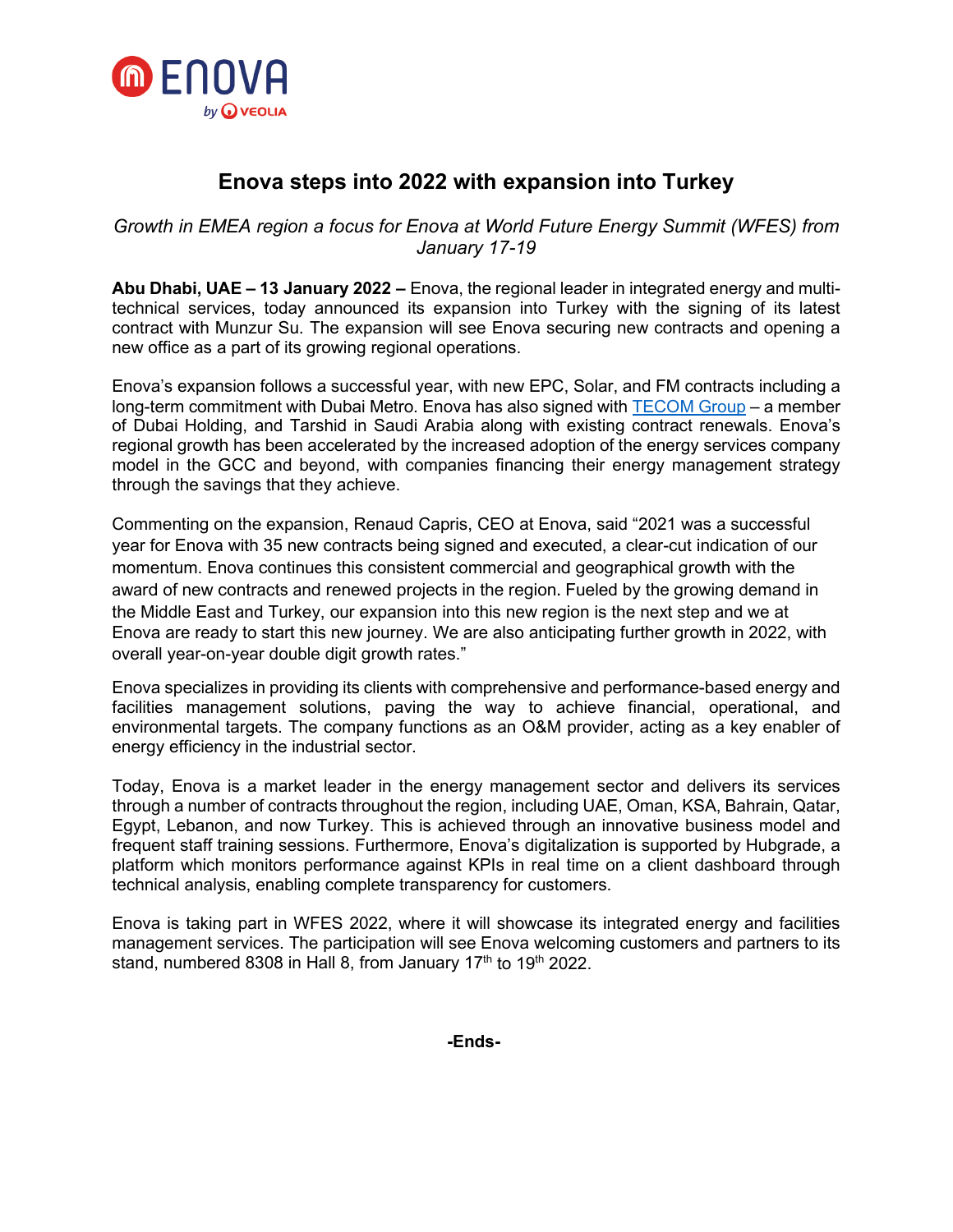

**Media Contact: Wallis** [enova@wallispr.com](mailto:enova@wallispr.com) English: Michelle Oribello, (+971) 56 783 3877 Arabic: Fadi Ozone, (+971) 55 445 7187

### **About Enova**

Enova is the regional leader in integrated energy and multi-technical services, offering comprehensive and performance-based Energy and Facilities Management solutions to its clients to help achieve their financial, operational, and environmental targets. With more than 4,500 highly trained and multi-skilled employees, Enova serves a wide portfolio of clients in the public, residential, commercial, industrial, and healthcare sectors across the region.

Enova was created in 2002 as a joint venture between Majid Al Futtaim and Veolia. Majid Al Futtaim is the leading shopping malls, communities, retail, and leisure pioneer across the Middle East, Africa, and Asia. Veolia is a global leader in optimised resource management; designing and providing water, waste, and energy management solutions which contribute to the sustainable development of communities and industries.

Please follow us on:

- in https://ae.linkedin.com/company/enova-me
- y <https://twitter.com/Enovame>
- $\boxed{\bullet}$ [Enova Playlist](https://www.youtube.com/playlist?list=PL3e2aW_fekTQ3CE8tDe9a26p6BeP7gq1q)

For more information, please visit [www.enova-me.com.](http://www.enova-me.com/)

#### About Veolia

Veolia group aims to be the benchmark company for ecological transformation. With nearly 179,000 employees worldwide, the Group designs and provides game-changing solutions that are both useful and practical for water, waste and energy management. Through its three complementary

business activities, Veolia helps to develop access to resources, preserve available resources, and replenish them. In 2020, the Veolia group supplied 95 million people with drinking water and 62 million people with wastewater service, produced nearly 43 million

megawatt hours of energy and treated 47 million metric tons of waste. Veolia Environnement (listed on Paris Euronext: VIE) recorded consolidated revenue of €26.010 billion in 2020. www.veolia.com